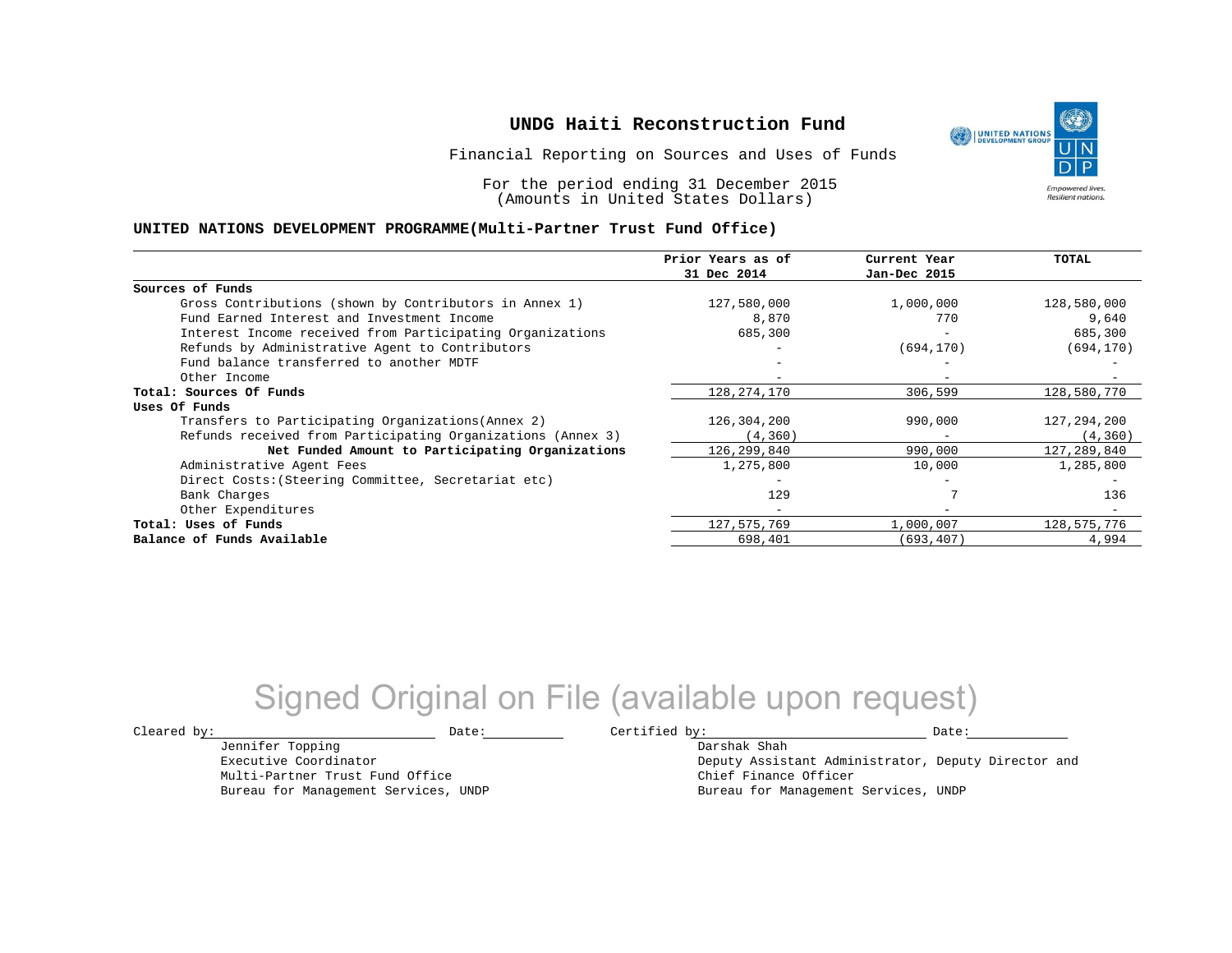

Financial Reporting on Sources and Uses of Funds

For the period ending 31 December 2015 (Amounts in United States Dollars)

#### **UNITED NATIONS DEVELOPMENT PROGRAMME(Multi-Partner Trust Fund Office)**

**Annex - 1: Gross Contributions**

|                                | Prior Years as of | Current Year | TOTAL       |
|--------------------------------|-------------------|--------------|-------------|
|                                | 31 Dec 2014       | Jan-Dec 2015 |             |
| Contributors                   |                   |              |             |
| INTERNATIONAL DEVELOPMENT ASSO | 127,580,000       | 1,000,000    | 128,580,000 |
| Total: Contributions           | 127,580,000       | 1,000,000    | 128,580,000 |

# Signed Original on File (available upon request)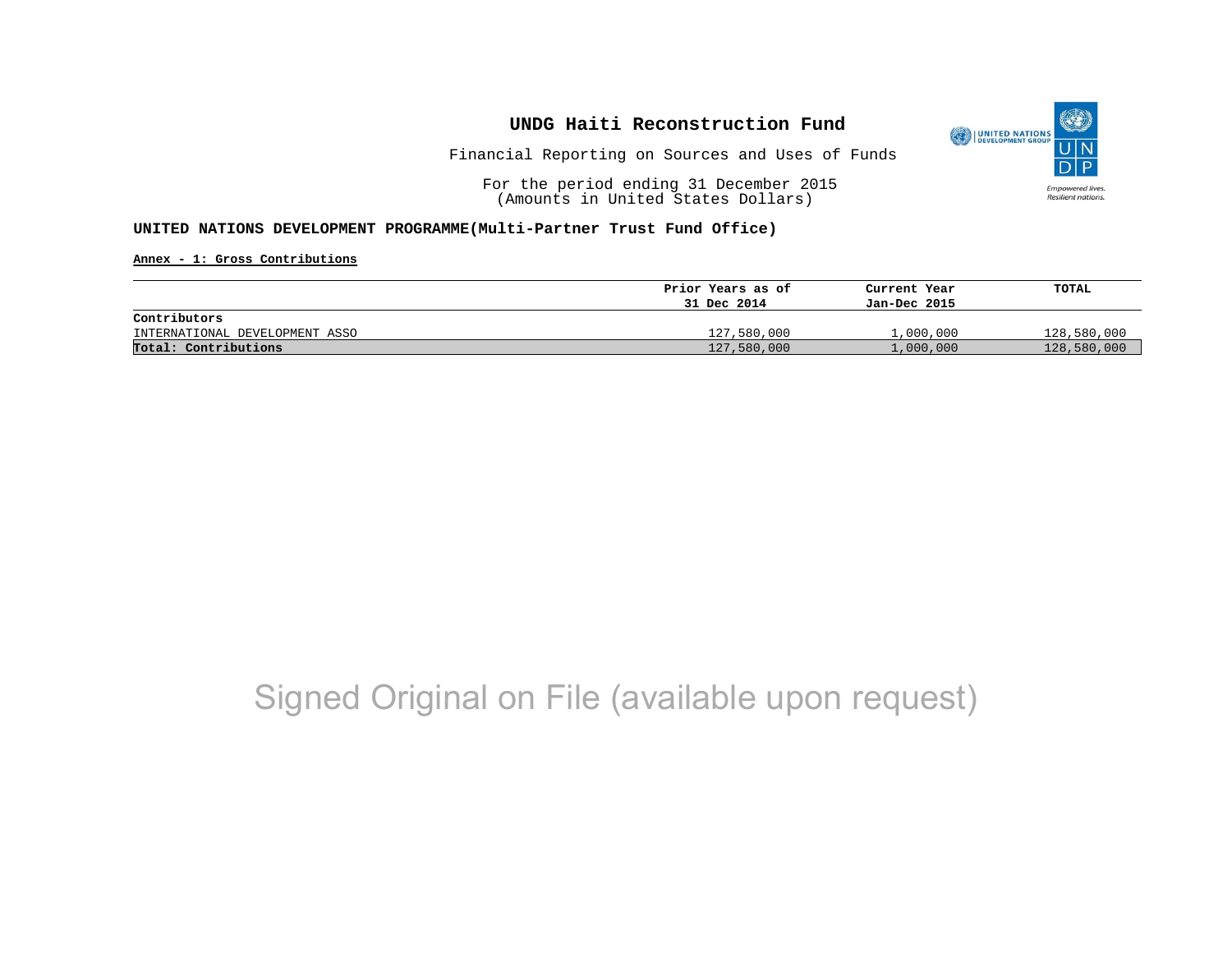

Financial Reporting on Sources and Uses of Funds

For the period ending 31 December 2015 (Amounts in United States Dollars)

#### **UNITED NATIONS DEVELOPMENT PROGRAMME(Multi-Partner Trust Fund Office)**

#### **Annex - 2: Transfers to Participating Organizations**

|                                                   | Prior Years as of | Current Year             | TOTAL         |
|---------------------------------------------------|-------------------|--------------------------|---------------|
|                                                   | 31 Dec 2014       | Jan-Dec 2015             |               |
| <b>FAO</b>                                        | 3,460,580         | $\overline{\phantom{a}}$ | 3,460,580     |
| ILO                                               | 5,255,755         | $\overline{\phantom{a}}$ | 5, 255, 755   |
| IOM                                               | 18,360,592        | $\overline{\phantom{a}}$ | 18,360,592    |
| UNDP                                              | 62,089,427        | 990,000                  | 63,079,427    |
| UNEP                                              | 5,105,775         | $\overline{\phantom{0}}$ | 5,105,775     |
| UNFPA                                             | 85,600            | $\overline{\phantom{m}}$ | 85,600        |
| UNHABITAT                                         | 12,780,640        | $\overline{\phantom{a}}$ | 12,780,640    |
| UNOPS                                             | 19,165,831        | $\overline{\phantom{a}}$ | 19,165,831    |
| Participating Organizations<br>Total Transfers to | 126,304,200       | 990,000                  | 127, 294, 200 |

# Signed Original on File (available upon request)